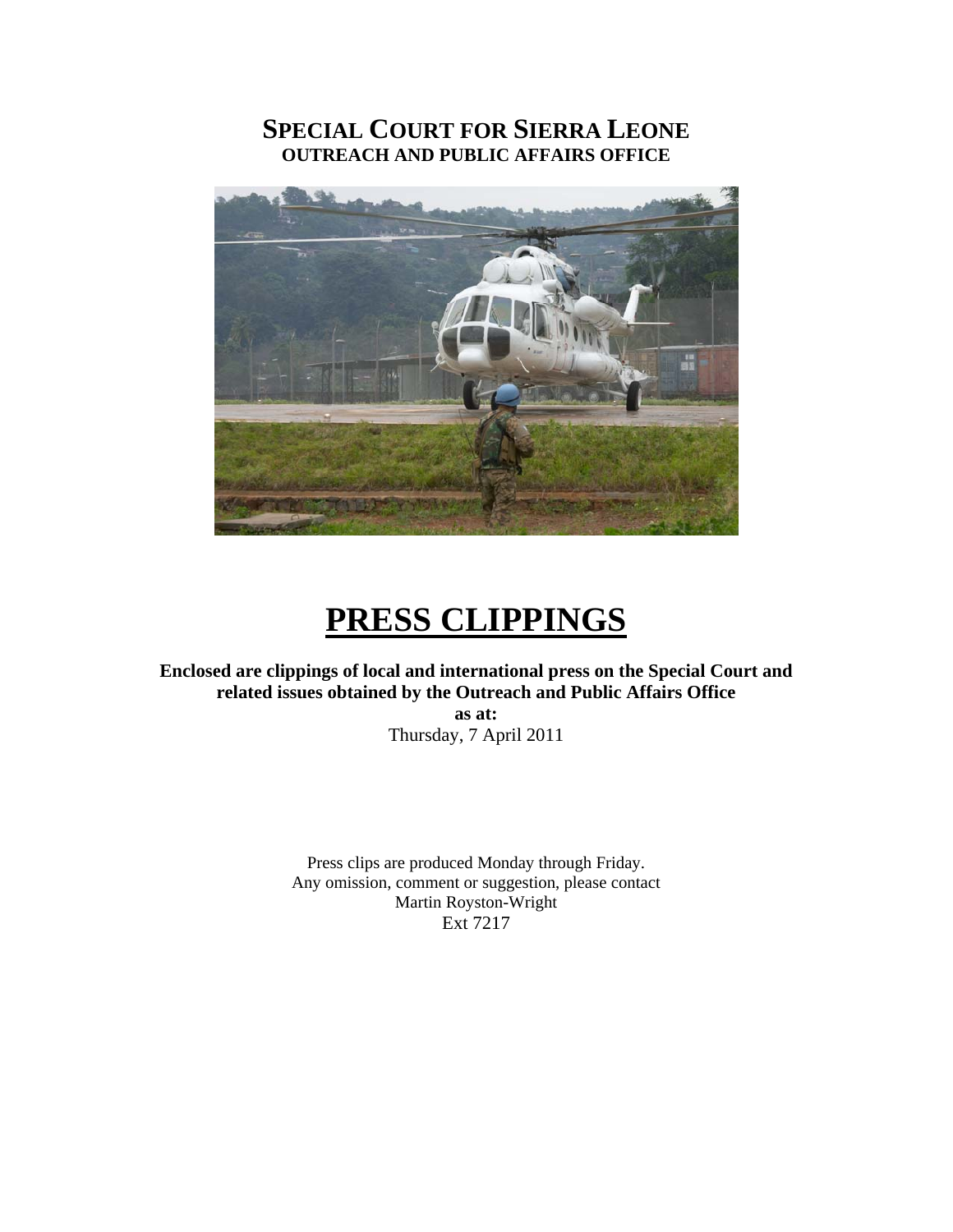| <b>Local News</b>                                                                                   |           |
|-----------------------------------------------------------------------------------------------------|-----------|
| Sierra Leone Supports Death Penalty at UN / Premier News                                            | Page 3    |
| <b>International News</b>                                                                           |           |
| Immunity for Gadhafi in Exile? / APP.Com                                                            | Pages 4-5 |
| Possible International Criminal Court Investigation in Cote d'Ivoire / Council on Foreign Relations | Page 6    |
| When Rape is a Tool of War / CNN                                                                    | Pages 7-8 |
| Kenyans Facing Post-Election Violence Charges Appear at ICC / Bloomberg                             | Page 9    |

 $\overline{\phantom{a}}$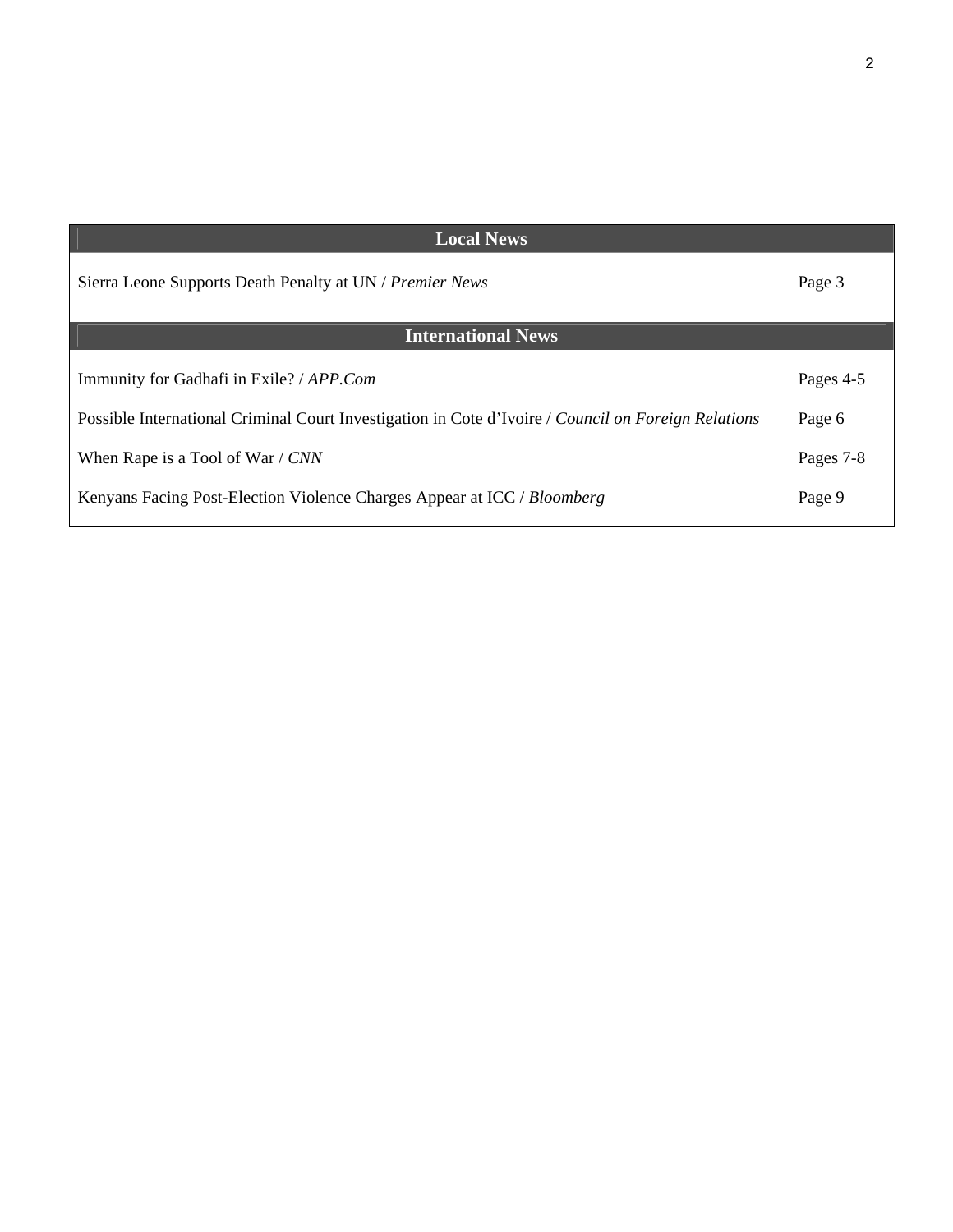# **Sierra Leone Supports Death Penalty At UN**

lifty-three member states of the United Nations including Sierra Leone on March 11 expressed their support for the retention of the death penalty as law.

#### **By Desmond Lewis**

The group submitted a note verbale to the Secretary-General in connection with General Assembly resolution 65/206, entitled "Moratorium on the use of the death penalty," adopted on December 21, 2010 by a recorded vote at the sixty-fifth session of the UN through the Permanent Mission of the Arab Republic of Egypt to the United Nations.

In launching the Amnesty International death penalty report to mark the Amnesty International March 28th death penalty day, the director of the Amnesty International Sierra Leone section, Brima sheriff said they are very concerned that Sierra Leone with all the gains in the past years can join others to challenge a universal moratorium. He said it is embarrassing for a country like Sierra Leone which has hosted the Special Court whose maximum punishment does not carry the death penalty, a country that has not carried out execution since 1998 and a country that established the an institution (TRC) just after the war to draw lessons from the past and proffer recommendations that will ensure justice and the respect for human rights.

He said to date, the country has failed to adhere or implement the TRC recommendation to abolish the death

**TUOIS** 

penalty although this was an imperative recommendation.

He however commended President Koroma and his Government for staying out of execution since they came to power but stopped short to say that it is still dangerous that the law books still carry the death penalty. Brima Sheriff encouraged the Government to give a 50th anniversary gift to the people of Sierra Leone by officially declaring a moratorium and commuting all death sentences to terms of imprisonment.

"The last execution for murder in this country was in 1971 and all other known executions have been for treasonable offences. The issue of execution does not solve the problem and does not deter crime. The death penalty should be abolished, so that Sierra Leone would be a proud nation in its obligation in presenting its records on human rights issues on the 5th of May at the UN assembly," he said The death penalty expert of Amnesty International Sierra Leone, lawyer Nabie Vandi said Sierra Leone's support against moratorium shows that there is a global movement to keep the death penalty, noting that globally more than 90 countries have

Continued page 6

## Sierra Leone Supports Death Penalty At UN

#### From page 4

abolished the death penalty in principle or practice since 1977 when AI started campaigning on the death penalty and at that time less than ten countries had abolished it.

Mr. Vandie said amnesty world wide will not relent but continue to campaign and lobby against the death penalty.

He stated that in Sierra Leone the 1963 constitution states that treason and other state offences like murder should get the death penalty of which the person shall be liable to death by hanging by the neck until pronounced dead but in 1973 an amendments was made which included death by firing squad for treason and aggravated robbery. Mr. Vandie said 1998

was one of the worst execution carried out in the history of this country in which twenty-four people were brutally and publicly executed by a firing squad after a court martial without any right to appeal. He stressed the fact that the death penalty can never be used to deter crime and sited the an instance in Dixon's great expectation, during the early days people were executed for stealing a penny and while the execution was going on, a man at the scene was stealing from an other person which shows that it is a social menace. "Judicial errors being possible, taking some one's life is a big risk," Mr. Vandie said, "and to cure this, is to do away with the death penalty. Our judges and magistrates need more training other than building new courts." he said.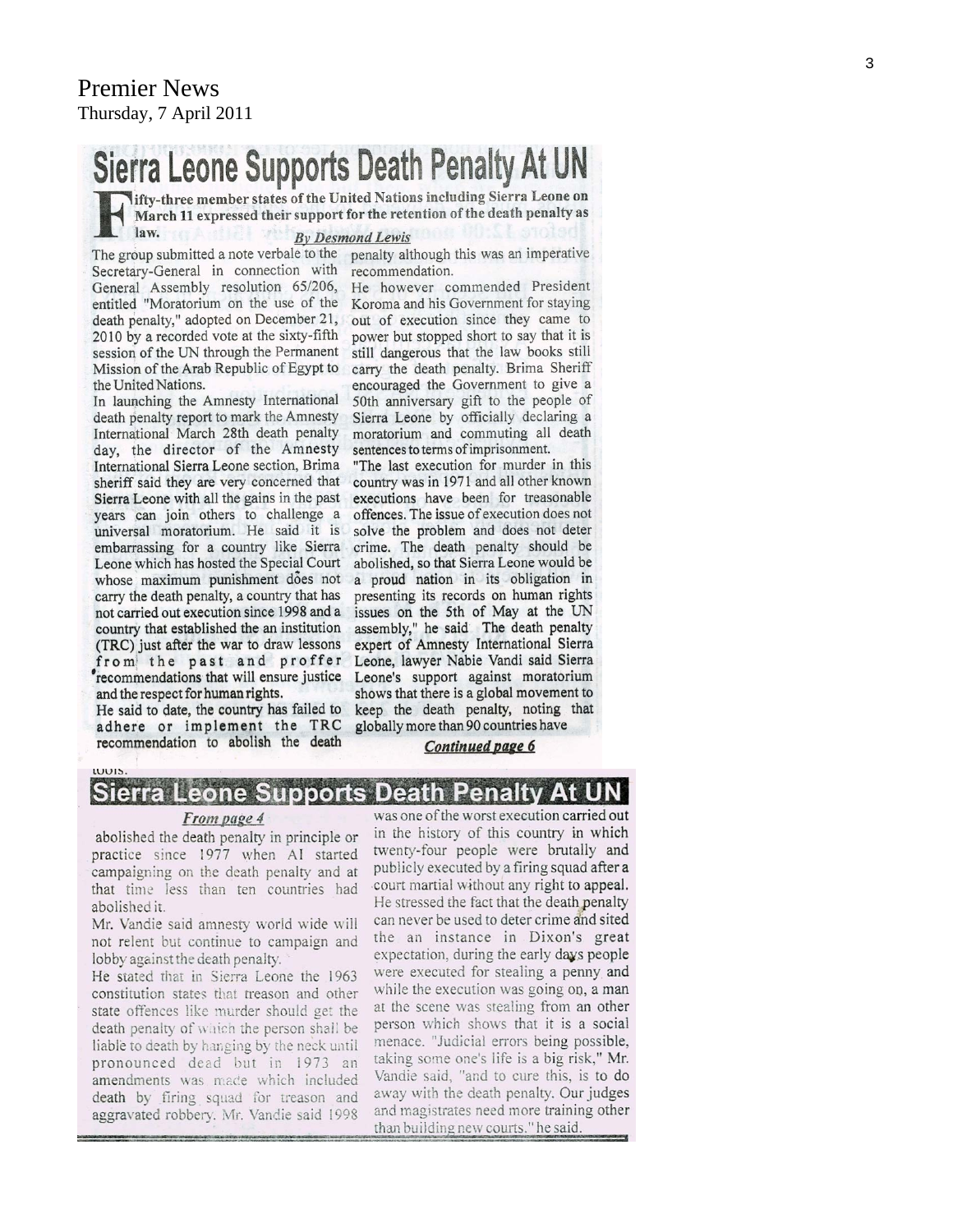APP.Com Wednesday, 6 April 2011

## **Immunity for Gadhafi in exile?**

May be worth considering, to end carnage in Libya

Now that the U.S.-led air war has failed to produce a quick collapse of Moammar Gadhafi's government, and his forces are beating back the advances of Libya's feckless rebels, the word "exile" is being bandied about as something Gadhafi is seriously considering.

Uganda says it will give him exile. Italy is contemplating it, too, for Gadhafi and his family. Even Hillary Clinton, secretary of state, and Susan Rice, the U.S. ambassador to the United Nations, have said allowing Gadhafi to go off into exile might be necessary to stop the bloodshed.

But nobody is saying exile will guarantee Gadhafi immunity from prosecution. And without an assurance that he won't end up like former Liberian president Charles Taylor, whose three-year war crimes trial just ended, it's a good bet Gadhafi will fight on until the bitter end.

Taylor went into exile in 2003 as part of a deal to end Liberia's 14-year-old civil war. But three years later, he was handed over to a special international court for prosecution for his support of the bloody civil war in Sierra Leone, which borders Liberia. Taylor faces the possibility of life in prison, a fate he didn't contemplate when he agreed to go into exile in Nigeria.

Gadhafi, who many people think is delusional, would have to be out of his mind to accept an exile offer that leaves open the possibility that he, too, will be hauled before an international tribunal. But that's exactly what the U.S. seems to want in the not-so-small print of any exile deal.

"Exile may be an option that he looks at, and obviously that's not one that we would rule out," Rice told CBS News last month. "But very importantly, from the point of view of the United States and the international community, is accountability and justice for the crimes he and those closest to him have committed," she quickly added.

If that doublespeak is meant to lure Gadhafi out of Libya and into the docket of an international court, it probably won't work with the Libyan leader. And worse, it will make many of the world's other dictators work harder to suppress dissent, rather than give in to it.

Nobody knows this better than Charles Stith, the former U.S. ambassador to Tanzania, who now heads the African Presidential Archives and Research Center at Boston University, which studies democracy movements in Africa.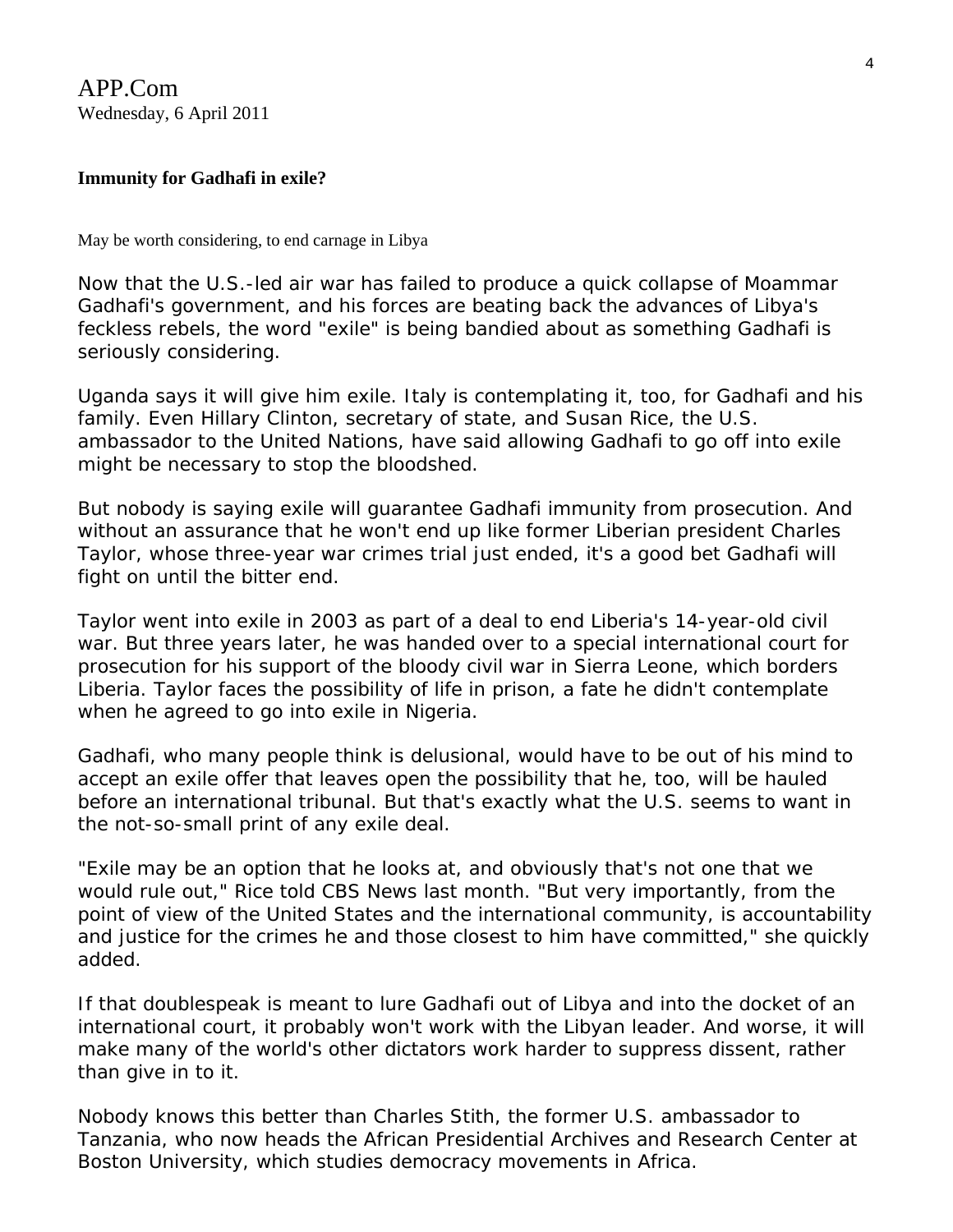"One of the difficulties in negotiating any settlement to get (Gadhafi) to leave voluntarily has to be viewed against the backdrop of what happened to Charles Taylor," Stith told me. "Unless these guys have a way to transition out that doesn't amount to suicide, you don't have a way to talk them into giving up power without a struggle."

Put another way, the international community has to decide whether holding out for an exile agreement that gives it the chance to eventually lock up Gadhafi for the rest of his life is worth it while the fighting — and dying — continues in Libya. It has to determine whether demanding that Gadhafi succumb to such a deal will make it easier, or harder, for it to dislodge despots in other countries where the humanitarian crisis is greater than what the people of Libya face.

Short of a decision — which the U.S. and its allies have disavowed — to try to kill Gadhafi, something must be done quickly to end the carnage in Libya. And as hard as it is for many to swallow, an offer of exile that includes immunity from prosecution for Gadhafi could be what it takes.

*DeWayne Wickham is a columnist for USA Today.*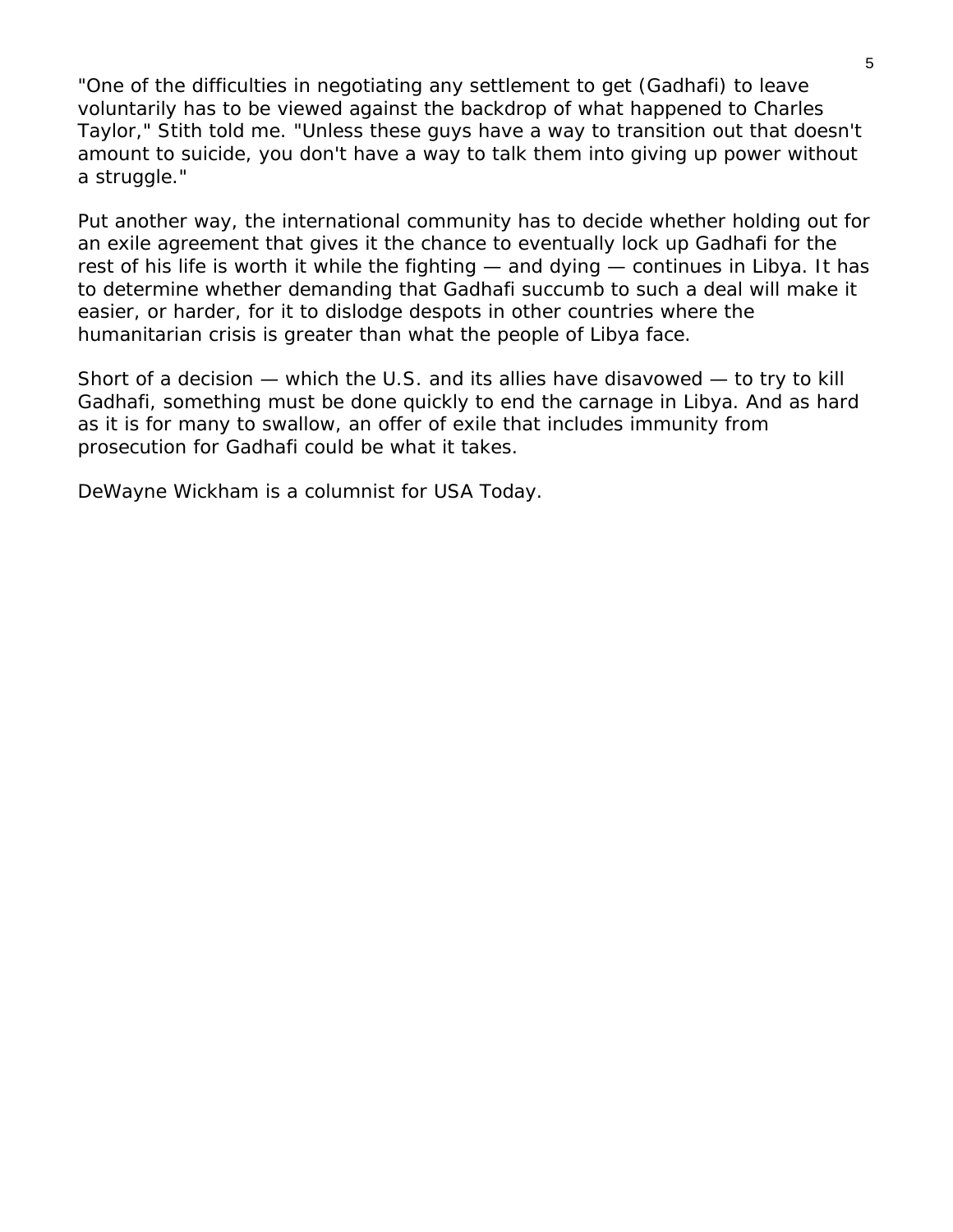# Council on Foreign Relations

Wednesday, 6 April 2011

## **[Possible International Criminal Court Investigation in Cote d'Ivoire](http://blogs.cfr.org/campbell/2011/04/06/possible-international-criminal-court-investigation-in-cote-divoire/)**

B**y** John Campbell



An anti-Gbagbo protester holds a portrait of presidential claimant Alassane Ouattara during a demonstration in Abobo. (Luc Gnago/Courtesy Reuters)

As of mid day on April 6, Laurent Gbagbo, the French government, and Allasane Outtarra are still maneuvering around the terms of Gbagbo's departure.

International Criminal Court (ICC) prosecutor Luis Moreno-Ocampo is seeking

support from at least one of the members of the Economic Community Of West African States *(*ECOWAS) to refer alleged human rights abuses in Cote d'Ivoire to the ICC at The Hague. Ocampo d'Ivoire, in the western media at least, Gbagbo's Young Patriots (irregulars loyal only to himself) appear [mentions](http://www.icc-cpi.int/NR/exeres/85A578D5-946A-44C3-9908-1C2243062EF0.htm) "alleged mass killings in the Western part of the country"—clearly a reference to the hundreds found dead in the Ivorian town of Duékoué. While both sides share responsibility for killings in Cote most culpable.

The potential for new ICC involvement in Cote d'Ivoire may complicate negotiations for Gbagbo's departure and make the latter more intransigent. Gbagbo's allies and supporters are likely to argue that the ICC does not respect Ivorian sovereignty. There are over twenty [cases](http://www.icc-cpi.int/Menus/ICC/Situations+and+Cases/Cases/) at The Hague related to crimes committed in Africa—and none anywhere else. Some African leaders on this basis allege that the ICC's prosecutors are biased against Africa.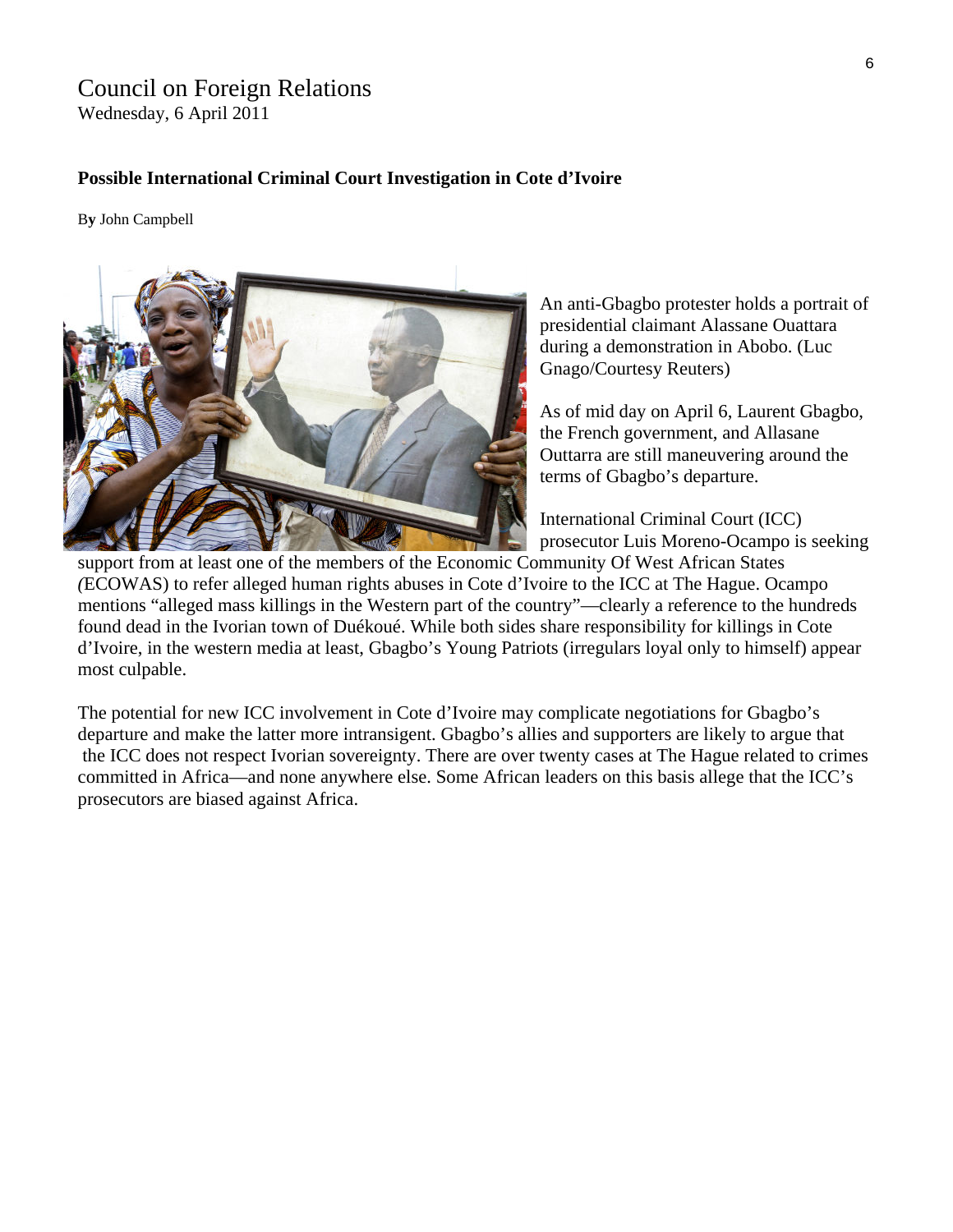CNN Thursday, 7 April 2011

### **When rape is a tool of war**

By Kelly Askin, Special to CNN



*Eman al-Obeidy's accusations of rape once again spotlights the use of sexual violence as a tool of war, says Kelly Askin.* 

*Editor's note: [Kelly Askin](http://www.soros.org/initiatives/justice/about/bios/askin) is senior legal officer for international justice at the human rights organization [Open Society Justice Initiative.](http://www.soros.org/initiatives/justice) She is an expert on war crimes against women, served as a* 

*legal advisor to the judges of the International Criminal Tribunal for the former Yugoslavia and for Rwanda from 2000-2002 and has also worked on post conflict justice in Congo, East Timor and Sierra Leone.* 

The raw courage demonstrated by Eman al-Obeidy in persisting in telling her story of alleged repeated gang rape and torture in Libya is helping to change the dialogue in Libya and the Middle East about the use of sexual violence as a weapon of repression.

Since Obeidy burst into a hotel filled with journalists last week and told them of being raped by loyalist militia, Gadhafi supporters have deployed a range of vile tactics in a bid to undermine her that are painfully familiar. They called her a drunk, a prostitute, a pornographer, a liar, mentally unstable - impugning her honor and that of her family.

When those tactics failed, they implied it was all somehow her fault, claiming she was scheduled to meet one of the men she says attacked her. Others threatened to sue her.

They are no doubt frustrated and surprised that the ways commonly used to silence women have not silenced Obeidy, who has been tenacious in her desire to tell her story. She is fortunate that her family is supporting her, reportedly rejecting offers of money, property or security if they would only denounce her.

In other cases, survivors of such treatment in this region of the world have found themselves shunned by their families and communities because of the resulting social stigma.

Rape has historically been used as a tool of war. Beyond Libya and the Middle East, rape and sexual violence have been used in conflicts in Bosnia, Rwanda, Burma, Guatemala and Bangladesh to sow terror and destruction.

It's hard to speculate on the scope of this sort of sexual abuse in Libya, or whether it is being deployed in a systematic way while the armed conflict is under way -- there have only been a small number of reports so far. But al-Obeidy did put her attack into a familiar context: She told CNN's Anderson Cooper that her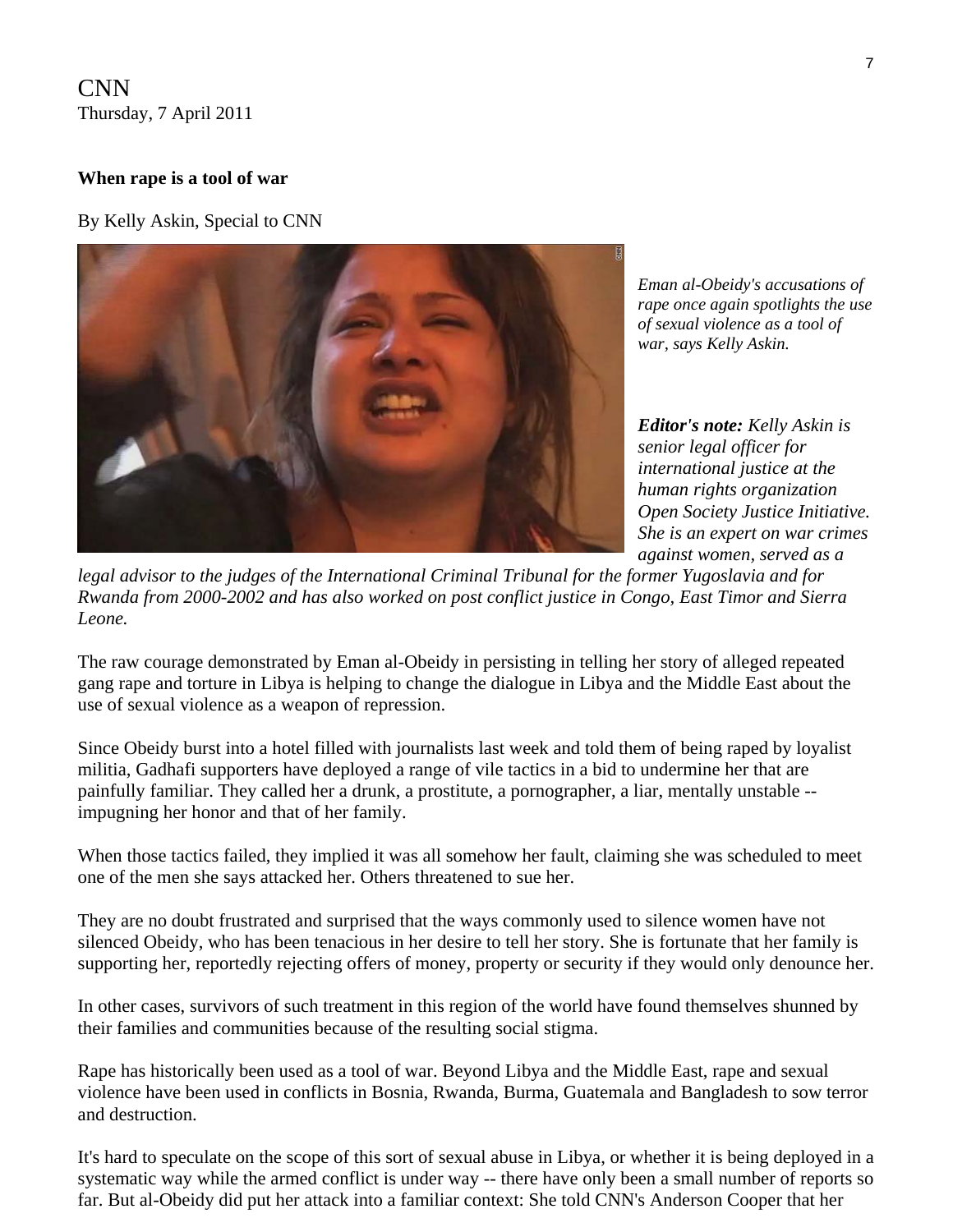captors "would say, 'Let the men from Eastern Libya come and see what we are doing to their women and how we treat them, how we rape them.' "

## *[How one voice can tell the story of an entire movement](http://edition.cnn.com/2011/WORLD/meast/04/01/arab.unrest.faces/index.html)*

The intentional, calculated use of rape as a strategy of oppression is for some a favored way to stigmatize and demoralize not merely the victim, but entire families and communities.

The international community has recognized this. Since the early 1990s, in the aftermath of the brutal conflict in the Balkans, in which an estimated 20,000 women were raped, newly established international war crimes tribunals have repeatedly recognized various forms of sexual violence as war crimes and in some cases instruments of genocide.

When committed on a widespread or systematic basis, which is almost always the case in conflict situations, they may amount to crimes against humanity. This, at least, delivers some measure of justice to the victims.

Nowhere has this need been more hideously manifest than in the Democratic Republic of Congo, which has been wracked by conflict since the 1990s. Last year, the U.N. recorded some 11,000 rapes, but the true figure is believed to be much higher. It was enough to prompt the U.N.'s special representative on sexual violence in conflict to call the country "the rape capital of the world."

Justice is being delivered now in eastern Congo, where the Open Society Justice Initiative has supported the development of mobile gender justice courts that can hold court sessions in remote towns and villages in the east of the country where many of the atrocities have occurred.

In February, I watched as hundreds of villagers in Baraka clapped and cheered as a mobile court handed out sentences on four army officers found guilty of rape as a crime against humanity for their part in a mass rape attack in the smaller settlement of Fizi on New Year's Day. The court sentenced the leaders to 20 years imprisonment.

The Congolese judges, prosecutor, defense counsel and lawyers worked tirelessly for nearly two weeks to adjudicate this joint trial in a remote village without access to running water or regular electricity. Millions more await justice, but this trial has given a glimmer of hope for the future .The raped women in Congo still live in mud huts, still struggle daily to survive, and many will still be rejected by their husbands. But now they have received something fleeting but incredibly precious: justice.

Last month, the U.N. Security Council referred the situation in Libya to the International Criminal Court, which is now investigating reports of attacks on civilians and other violations of international law.

If Gadhafi and his supporters are found to be responsible for not only failing to protect women like Obeidy, but also for policies that explicitly or tacitly encouraged, or simply ignored, the use of rape warfare, she could find herself receiving some measure of justice for the heinous crimes allegedly committed against her.

*The opinions expressed in this commentary are solely those of Kelly Askin.*